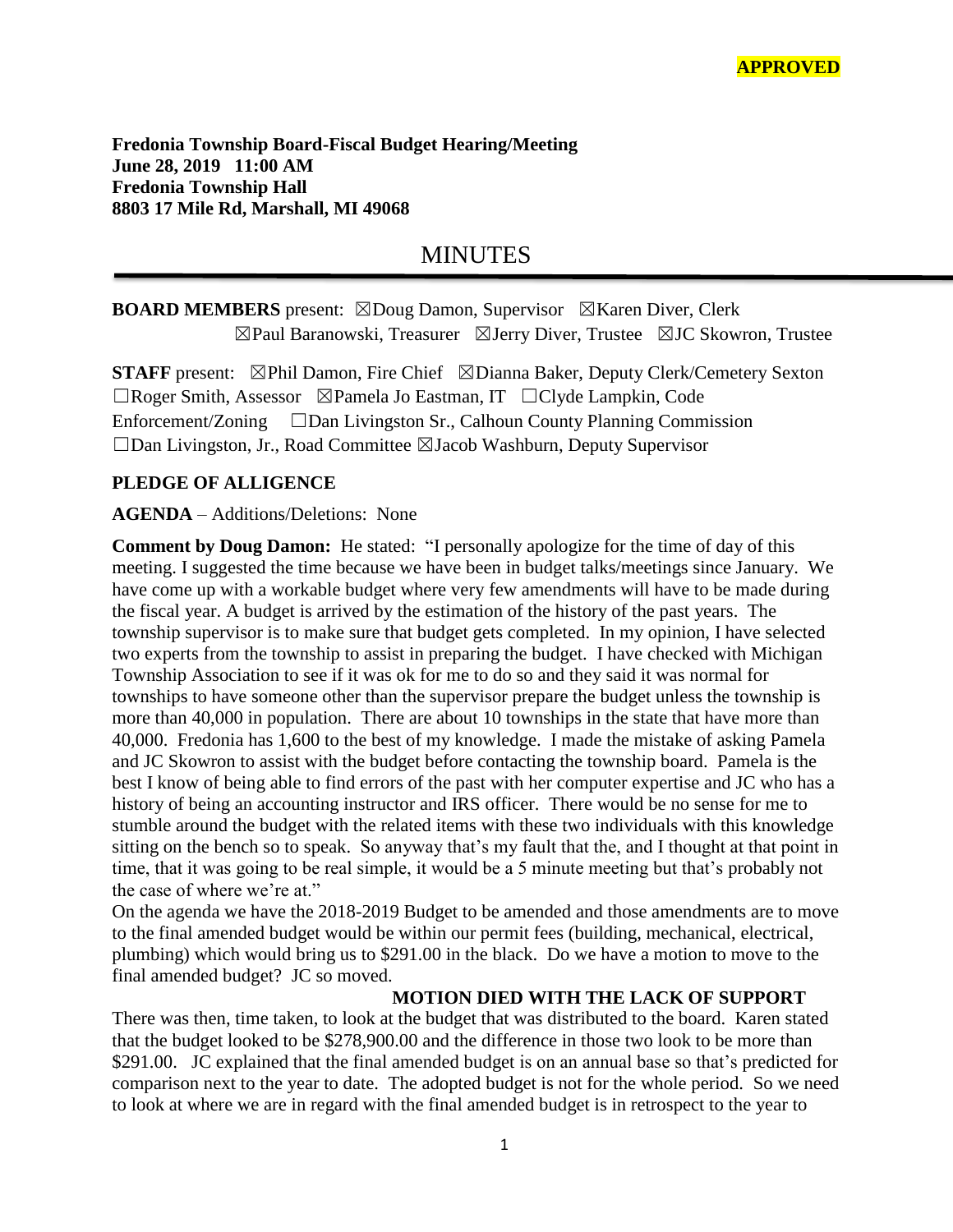#### **APPROVED**

date actual. And when you do that and you run down thru there you're showing that, hypothetically, the revenue on the final budget was \$319,109.00, expenditures were \$318,818.00 leaving the difference a positive \$291.00. In retrospect, we are approximately, in round numbers, \$1000.00 to the good in the year to date actual expenditures. We went from revenue of \$329,728.00 to expenditures of \$328,774.00. We looked at some of the year to date numbers in retrospect to the final budget and that brought things into retrospect so that they were equating pretty much to income to expense. Paul asked, "Is there was a sheet with year to date actual revenues versus expenses?" He stated, "So the year to date actual revenue and expenses-that also includes the \$37,000.00 that was transferred in, right? So that's essentially we are using fund balance to cover our expenses for this year? JC said she didn't think it will remain there. She thinks that that will probably be resolved when the audit begins and they start doing year end audits, reversing a few journal entries that were not correctly done. Paul said to JC, "So you're saying that the \$37,000.00 wasn't supposed to be transferred into the General Fund?" JC said, "It was at the time to balance this out but the couple journal entries that were done for the last 90 days had not been reversed and so therefore the income was not placed back into the General Fund and I believe that's going to be a yearend audit adjustment." Paul asked what journal entries JC was referring to. JC said the ones Paul did allocating expenditures of special funds. Paul asked if those were the journal entries that the auditor told him to make. JC said that will be clarified when he shows up. Paul said ok. Pam said it is my understanding that to move funds between fund to fund to fund and after checking previous minutes, it's always needed board approval, and a resolution and a roll call vote to approve that. She stated to Paul that "You did it on your own, I looked and I did not see a resolution". Paul stated, "If that's what you think, that's not my opinion and that is not the auditor's opinion" JC said the auditor will quantify that when he shows up. Paul said ok and so you want to pass an amended budget based on what you think the auditor's going to do in September? Pam said, "That is not the case. We are passing the final amended budget column and you vote the board approved to use the \$1,654.00 of that \$37,000.00. We are approving the final amended budget, not the year to date actual. Paul said, "If you look at your final amended budget and you have expenditures of \$318,818.00 and our year to date actual is \$328,770.00 in expenditures we are essentially \$10,000.00 over budget in expenditures. We will get an audit finding for not being under budget. We got it last year and we will get it again this year. Pam stated, "No we won't." Then Paul said, "Not to mention the Trustee salary is 14% over, we need to amend that so we are under budget. The assessor salary is 5% over budget and that needs to be addressed. The cemetery, we are 9% over budget in the proposed amended budget. That needs to be addressed. So those 3 things need to be addressed, otherwise we will get an audit finding. Pam said, "And that's why they are documented here. If it's not good enough, no one of us in this room is a budget specialist. The recommendation was to use the year to date actuals that the board has used all year to keep this budget close to balanced. We recommended that on the revenue side. There are notations on the 3 items that you just mentioned and we absolutely can include in the amendment adjusting them. We've got plenty of money inside of the departments for expenditures that that can be done." Paul wanted to know how these were going to address these departments that are over before the end of the month. It was suggested by Jacob Washburn to move money from departments that have money available to those in need. Paul made a motion and Jerry supported to move \$1000.00 from Fire Dept. Education & Training to cover the Trustee Salaries & Wages. **MOTION CARRIED**